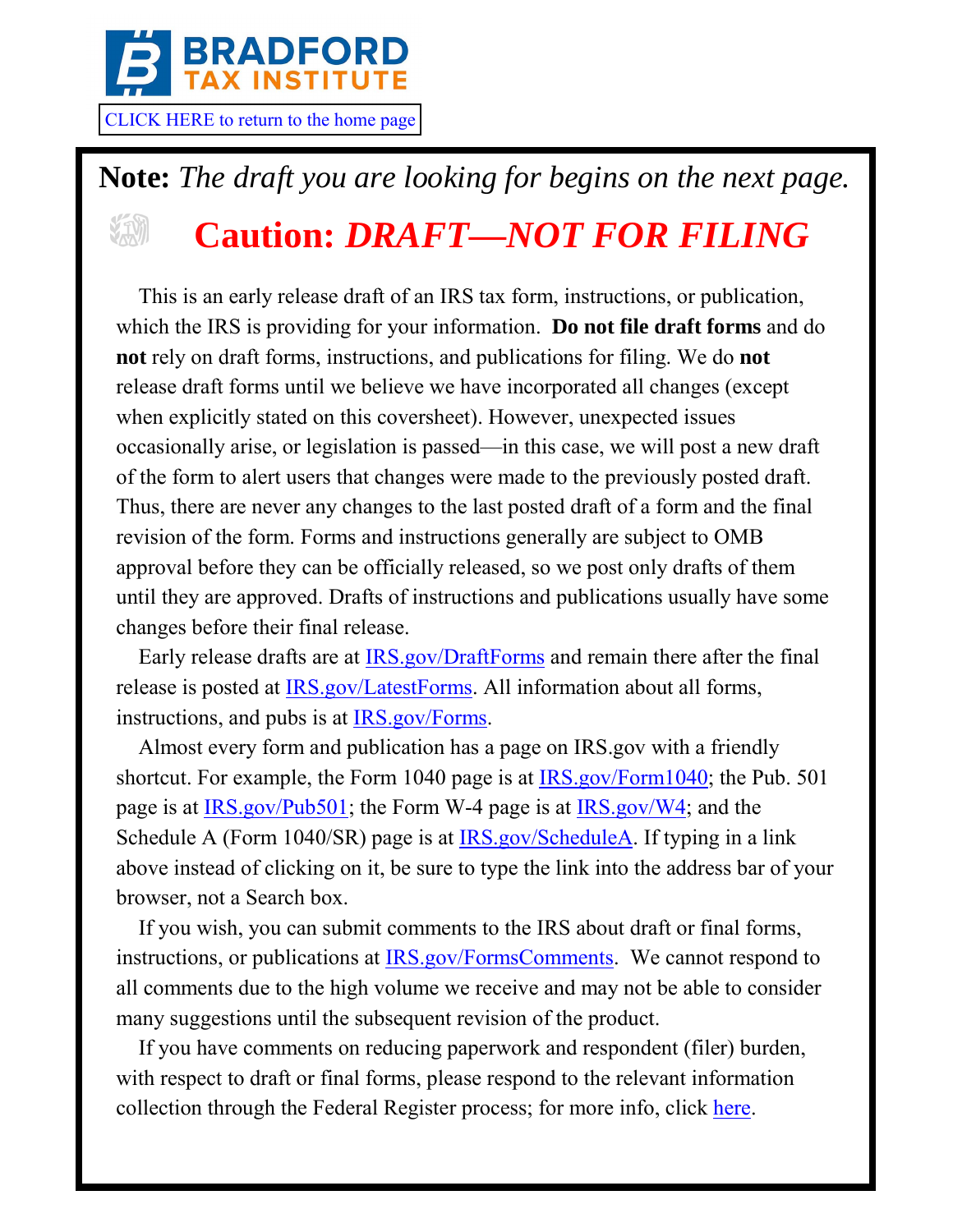### Form **941 for 2020:** Employer's QUARTERLY Federal Tax Return<br>(Rev. July 2020)<br>**Department of the Treasury — Internal Revenue Service**

950120

|  |  | OMB No. 1545-0029 |
|--|--|-------------------|
|--|--|-------------------|

| (Rev. July 2020) | Department of the Treasury - Internal Revenue Service                                                                                                                                                                          | OMB No. 1545-0029                                                         |  |  |  |  |
|------------------|--------------------------------------------------------------------------------------------------------------------------------------------------------------------------------------------------------------------------------|---------------------------------------------------------------------------|--|--|--|--|
|                  | Employer identification number (EIN)                                                                                                                                                                                           | <b>Report for this Quarter of 2020</b><br>(Check one.)                    |  |  |  |  |
|                  | Name (not your trade name)                                                                                                                                                                                                     | 1: January, February, March                                               |  |  |  |  |
|                  | Trade name (if any)                                                                                                                                                                                                            | 2: April, May, June                                                       |  |  |  |  |
|                  |                                                                                                                                                                                                                                | 3: July, August, September                                                |  |  |  |  |
| <b>Address</b>   | Number<br><b>Street</b><br>Suite or room number                                                                                                                                                                                | 4: October, November, December                                            |  |  |  |  |
|                  |                                                                                                                                                                                                                                | Go to www.irs.gov/Form941 for<br>instructions and the latest information. |  |  |  |  |
|                  | City<br>State<br>ZIP code                                                                                                                                                                                                      |                                                                           |  |  |  |  |
|                  | Foreign country name<br>Foreign province/county<br>Foreign postal code                                                                                                                                                         |                                                                           |  |  |  |  |
|                  | Read the separate instructions before you complete Form 941. Type or print within the boxes.                                                                                                                                   |                                                                           |  |  |  |  |
| Part 1:          | Answer these questions for this quarter.                                                                                                                                                                                       |                                                                           |  |  |  |  |
| 1                | Number of employees who received wages, tips, or other compensation for the pay<br>period including: Sept. 12 (Quarter 3) or Dec. 12 (Quarter 4)                                                                               | 1                                                                         |  |  |  |  |
|                  |                                                                                                                                                                                                                                |                                                                           |  |  |  |  |
| 2                | Wages, tips, and other compensation                                                                                                                                                                                            | $\mathbf{2}$                                                              |  |  |  |  |
| 3                | Federal income tax withheld from wages, tips, and other compensation.                                                                                                                                                          | 3                                                                         |  |  |  |  |
| 4                | If no wages, tips, and other compensation are subject to social security or Medicare tax<br>Column 1<br>Column <sub>2</sub>                                                                                                    | Check and go to line 6.                                                   |  |  |  |  |
| 5a               | $\times$ 0.124 =<br>Taxable social security wages.                                                                                                                                                                             |                                                                           |  |  |  |  |
| 5a               | $\times$ 0.062 =<br>Qualified sick leave wages.<br>(i)<br>$\blacksquare$                                                                                                                                                       |                                                                           |  |  |  |  |
| 5a               | (ii) Qualified family leave wages<br>$\times$ 0.062 =<br>п                                                                                                                                                                     |                                                                           |  |  |  |  |
| 5b               | $\times$ 0.124 =<br>Taxable social security tips.<br>٠                                                                                                                                                                         |                                                                           |  |  |  |  |
| 5с               | $\times$ 0.029 =<br>Taxable Medicare wages & tips.<br>$\blacksquare$                                                                                                                                                           |                                                                           |  |  |  |  |
| 5d               | Taxable wages & tips subject to<br>$\times$ 0.009 =<br><b>Additional Medicare Tax withholding</b><br>$\blacksquare$                                                                                                            |                                                                           |  |  |  |  |
|                  | Total social security and Medicare taxes. Add Column 2 from lines 5a, 5a(i), 5a(ii), 5b, 5c, and 5d<br>эe                                                                                                                      |                                                                           |  |  |  |  |
| 5f               | Section 3121(q) Notice and Demand-Tax due on unreported tips (see instructions)                                                                                                                                                | 5f                                                                        |  |  |  |  |
| 6                | Total taxes before adjustments. Add lines 3, 5e, and 5f                                                                                                                                                                        | 6                                                                         |  |  |  |  |
| $\overline{7}$   | Current quarter's adjustment for fractions of cents                                                                                                                                                                            | $\overline{7}$                                                            |  |  |  |  |
| 8                | Current quarter's adjustment for sick pay enter the state of the state of the state of the state of the state of the state of the state of the state of the state of the state of the state of the state of the state of the s | 8                                                                         |  |  |  |  |
| 9                | Current quarter's adjustments for tips and group-term life insurance enterpresed and the current quarter's adjustments for tips and group-term life insurance                                                                  | 9                                                                         |  |  |  |  |
| 10               | Total taxes after adjustments. Combine lines 6 through 9                                                                                                                                                                       | 10 <sup>1</sup>                                                           |  |  |  |  |
| 11a              | Qualified small business payroll tax credit for increasing research activities. Attach Form 8974 11a                                                                                                                           |                                                                           |  |  |  |  |
| 11b              | Nonrefundable portion of credit for qualified sick and family leave wages from Worksheet 1 11b                                                                                                                                 |                                                                           |  |  |  |  |
| 11c              | Nonrefundable portion of employee retention credit from Worksheet 1 and all contacts of the portion of employee retention credit from Worksheet 1 and 2000 and 2000 and 2000 and 2000 and 2000 and 2000 and 2000 and 2000 and  | 11c                                                                       |  |  |  |  |
|                  |                                                                                                                                                                                                                                |                                                                           |  |  |  |  |

| ▶ You MUST complete all three pages of Form 941 and SIGN it.                             |                 | Next                   |
|------------------------------------------------------------------------------------------|-----------------|------------------------|
| For Privacy Act and Paperwork Reduction Act Notice, see the back of the Payment Voucher. | Cat. No. 17001Z | Form 941 (Rev. 7-2020) |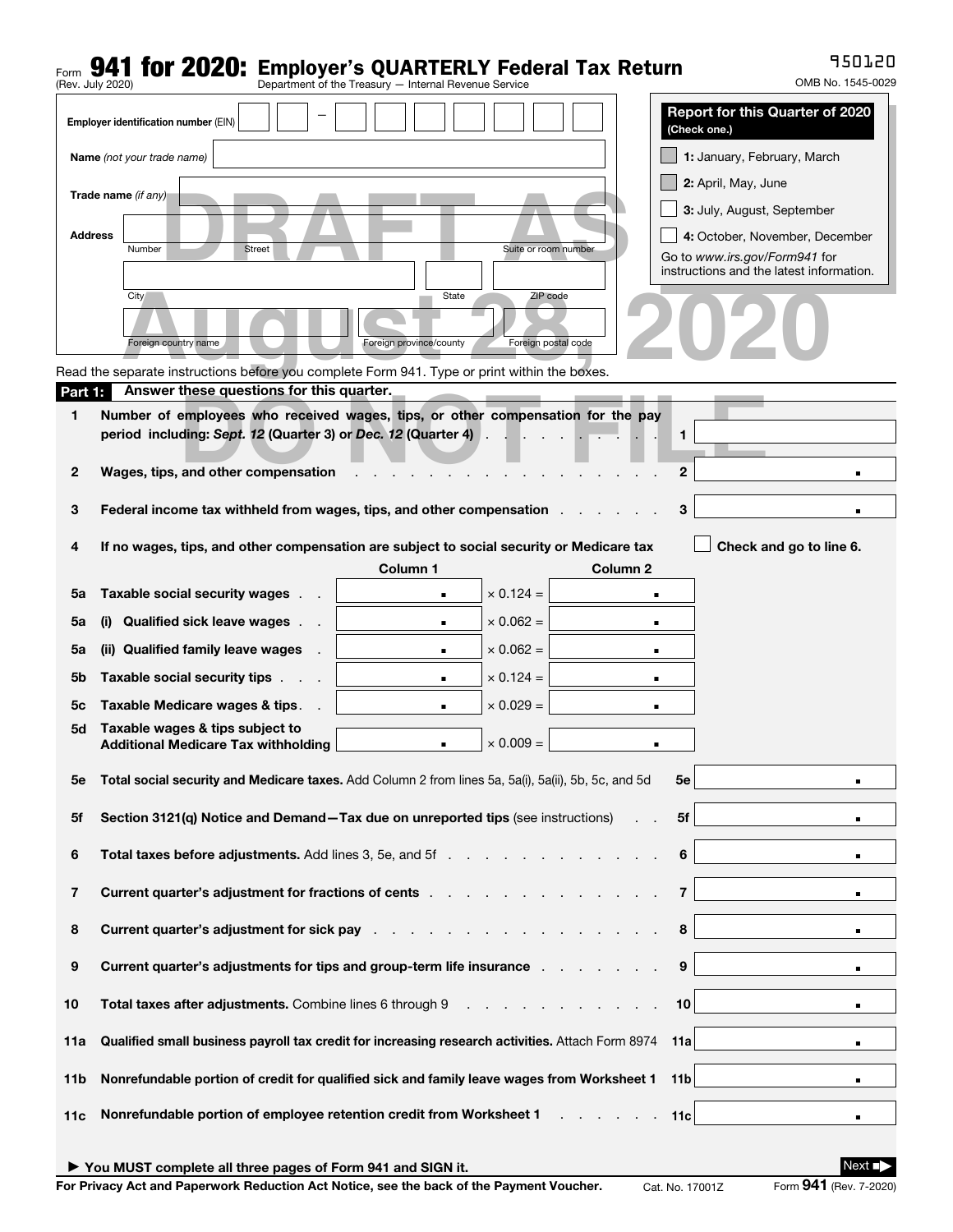|         | Name (not your trade name)                                                                                                                                                                     |                                                                                                      | <b>Employer identification number (EIN)</b>                                                                                                                                                                                                                                                                                                                                                                                                                                   |
|---------|------------------------------------------------------------------------------------------------------------------------------------------------------------------------------------------------|------------------------------------------------------------------------------------------------------|-------------------------------------------------------------------------------------------------------------------------------------------------------------------------------------------------------------------------------------------------------------------------------------------------------------------------------------------------------------------------------------------------------------------------------------------------------------------------------|
| Part 1: | Answer these questions for this quarter. (continued)                                                                                                                                           |                                                                                                      |                                                                                                                                                                                                                                                                                                                                                                                                                                                                               |
| 11d     | Total nonrefundable credits. Add lines 11a, 11b, and 11c                                                                                                                                       |                                                                                                      | 11d<br>$\blacksquare$                                                                                                                                                                                                                                                                                                                                                                                                                                                         |
| 12      | Total taxes after adjustments and nonrefundable credits. Subtract line 11d from line 10                                                                                                        |                                                                                                      | 12<br>٠                                                                                                                                                                                                                                                                                                                                                                                                                                                                       |
| 13а     | Total deposits for this quarter, including overpayment applied from a prior quarter and<br>overpayments applied from Form 941-X, 941-X (PR), 944-X, or 944-X (SP) filed in the current quarter |                                                                                                      | 13a<br>$\blacksquare$                                                                                                                                                                                                                                                                                                                                                                                                                                                         |
| 13b     | Deferred amount of social security tax                                                                                                                                                         |                                                                                                      | 13 <sub>b</sub>                                                                                                                                                                                                                                                                                                                                                                                                                                                               |
| 13c     | Refundable portion of credit for qualified sick and family leave wages from Worksheet 1                                                                                                        |                                                                                                      | 13 <sub>c</sub>                                                                                                                                                                                                                                                                                                                                                                                                                                                               |
| 13d     | Refundable portion of employee retention credit from Worksheet 1                                                                                                                               |                                                                                                      | 13d<br>п                                                                                                                                                                                                                                                                                                                                                                                                                                                                      |
| 13e     | Total deposits, deferrals, and refundable credits. Add lines 13a, 13b, 13c, and 13d                                                                                                            |                                                                                                      | 13e<br>$\blacksquare$                                                                                                                                                                                                                                                                                                                                                                                                                                                         |
| 13f     | Total advances received from filing Form(s) 7200 for the quarter.                                                                                                                              |                                                                                                      | 13f<br>п                                                                                                                                                                                                                                                                                                                                                                                                                                                                      |
| 13g     | Total deposits, deferrals, and refundable credits less advances. Subtract line 13f from line 13e.                                                                                              |                                                                                                      | 13a<br>п                                                                                                                                                                                                                                                                                                                                                                                                                                                                      |
| 14      | <b>Balance due.</b> If line 12 is more than line 13g, enter the difference and see instructions                                                                                                |                                                                                                      | 14<br>п                                                                                                                                                                                                                                                                                                                                                                                                                                                                       |
| 15      | <b>Overpayment.</b> If line 13g is more than line 12, enter the difference                                                                                                                     | $\blacksquare$                                                                                       | Check one:<br>Apply to next return.<br>Send a refund.                                                                                                                                                                                                                                                                                                                                                                                                                         |
| Part 2: | Tell us about your deposit schedule and tax liability for this quarter.                                                                                                                        |                                                                                                      |                                                                                                                                                                                                                                                                                                                                                                                                                                                                               |
|         |                                                                                                                                                                                                |                                                                                                      | If you're unsure about whether you're a monthly schedule depositor or a semiweekly schedule depositor, see section 11 of Pub. 15.                                                                                                                                                                                                                                                                                                                                             |
|         | 16 Check one:                                                                                                                                                                                  | semiweekly schedule depositor, attach Schedule B (Form 941). Go to Part 3.                           | Line 12 on this return is less than \$2,500 or line 12 on the return for the prior quarter was less than \$2,500,<br>and you didn't incur a \$100,000 next-day deposit obligation during the current quarter. If line 12 for the prior<br>quarter was less than \$2,500 but line 12 on this return is \$100,000 or more, you must provide a record of your<br>federal tax liability. If you're a monthly schedule depositor, complete the deposit schedule below; if you're a |
|         | liability for the quarter, then go to Part 3.                                                                                                                                                  |                                                                                                      | You were a monthly schedule depositor for the entire quarter. Enter your tax liability for each month and total                                                                                                                                                                                                                                                                                                                                                               |
|         | Tax liability: Month 1                                                                                                                                                                         | ٠                                                                                                    |                                                                                                                                                                                                                                                                                                                                                                                                                                                                               |
|         | Month <sub>2</sub>                                                                                                                                                                             |                                                                                                      |                                                                                                                                                                                                                                                                                                                                                                                                                                                                               |
|         | Month 3                                                                                                                                                                                        |                                                                                                      |                                                                                                                                                                                                                                                                                                                                                                                                                                                                               |
|         | <b>Total liability for quarter</b>                                                                                                                                                             |                                                                                                      | Total must equal line 12.                                                                                                                                                                                                                                                                                                                                                                                                                                                     |
|         |                                                                                                                                                                                                | Report of Tax Liability for Semiweekly Schedule Depositors, and attach it to Form 941. Go to Part 3. | You were a semiweekly schedule depositor for any part of this quarter. Complete Schedule B (Form 941),                                                                                                                                                                                                                                                                                                                                                                        |
|         | You MUST complete all three pages of Form 941 and SIGN it.                                                                                                                                     |                                                                                                      | Next                                                                                                                                                                                                                                                                                                                                                                                                                                                                          |
| Page 2  |                                                                                                                                                                                                |                                                                                                      | Form 941 (Rev. 7-2020)                                                                                                                                                                                                                                                                                                                                                                                                                                                        |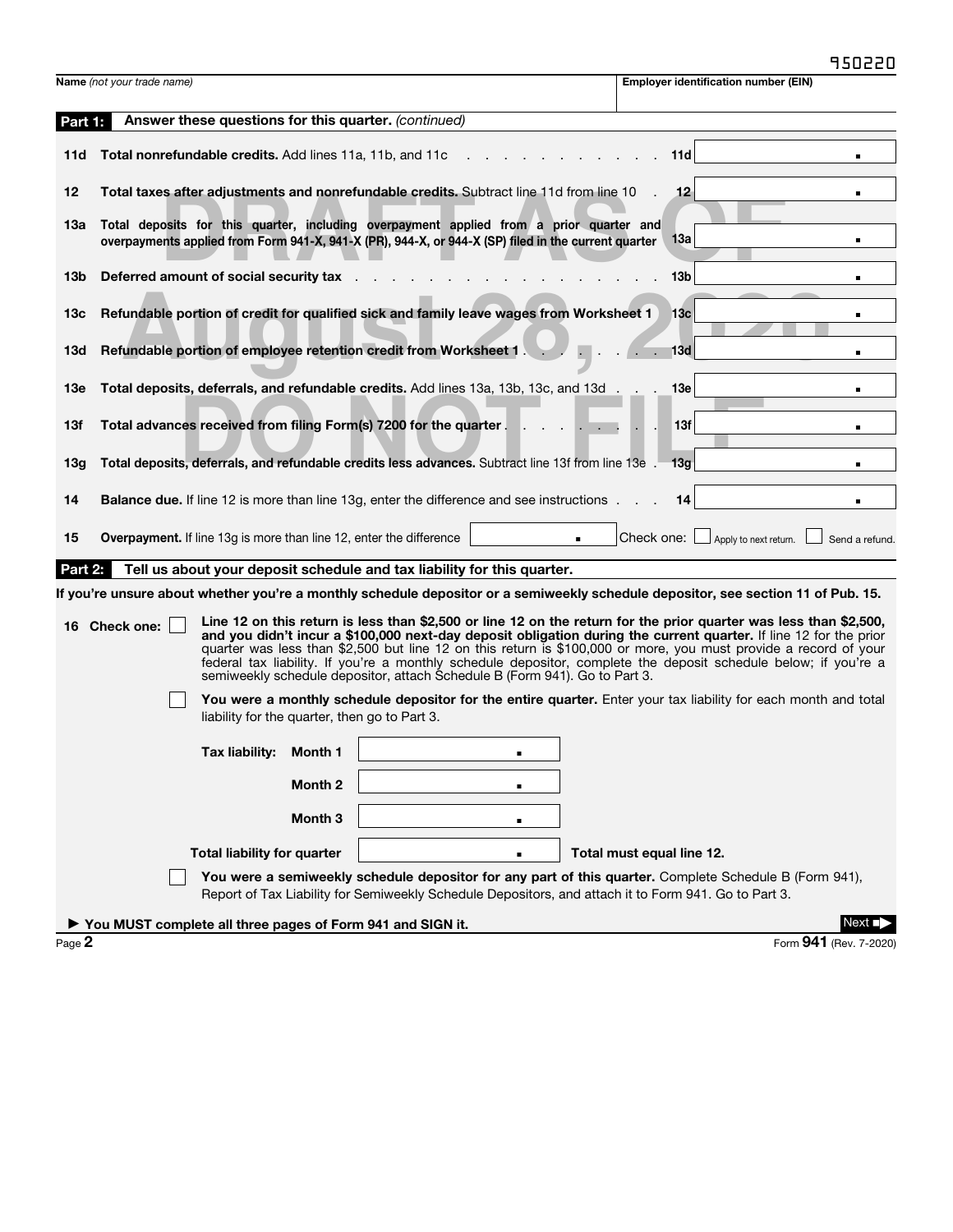|         | <b>Name</b> (not your trade name)          |                                                                                                  |       | <b>Employer identification number (EIN)</b>                                                                                                                                                                                                                                                                               |
|---------|--------------------------------------------|--------------------------------------------------------------------------------------------------|-------|---------------------------------------------------------------------------------------------------------------------------------------------------------------------------------------------------------------------------------------------------------------------------------------------------------------------------|
| Part 3: |                                            | Tell us about your business. If a question does NOT apply to your business, leave it blank.      |       |                                                                                                                                                                                                                                                                                                                           |
| 17      |                                            | If your business has closed or you stopped paying wages.                                         |       | Check here, and                                                                                                                                                                                                                                                                                                           |
|         | enter the final date you paid wages        |                                                                                                  |       | ; also attach a statement to your return. See instructions.                                                                                                                                                                                                                                                               |
| 18      |                                            | If you're a seasonal employer and you don't have to file a return for every quarter of the year. |       | Check here.                                                                                                                                                                                                                                                                                                               |
| 19      |                                            | Qualified health plan expenses allocable to qualified sick leave wages                           |       | 19<br>$\blacksquare$                                                                                                                                                                                                                                                                                                      |
| 20      |                                            | Qualified health plan expenses allocable to qualified family leave wages                         |       | 20<br>$\blacksquare$                                                                                                                                                                                                                                                                                                      |
| 21      |                                            | Qualified wages for the employee retention credit                                                |       | 21<br>$\blacksquare$                                                                                                                                                                                                                                                                                                      |
| 22      |                                            | Qualified health plan expenses allocable to wages reported on line 21.                           |       | 22<br>$\blacksquare$                                                                                                                                                                                                                                                                                                      |
| 23      |                                            | Credit from Form 5884-C, line 11, for this quarter                                               |       | 23<br>$\blacksquare$                                                                                                                                                                                                                                                                                                      |
|         |                                            |                                                                                                  |       |                                                                                                                                                                                                                                                                                                                           |
| 24      |                                            | Deferred amount of the employee share of social security tax included on line 13b                |       | 24<br>$\blacksquare$                                                                                                                                                                                                                                                                                                      |
| 25      | <b>Reserved for future use</b>             |                                                                                                  |       | 25<br>$\blacksquare$                                                                                                                                                                                                                                                                                                      |
|         |                                            |                                                                                                  |       |                                                                                                                                                                                                                                                                                                                           |
| Part 4: |                                            | May we speak with your third-party designee?                                                     |       | Do you want to allow an employee, a paid tax preparer, or another person to discuss this return with the IRS? See the instructions                                                                                                                                                                                        |
|         | for details.                               |                                                                                                  |       |                                                                                                                                                                                                                                                                                                                           |
|         |                                            | Yes. Designee's name and phone number                                                            |       |                                                                                                                                                                                                                                                                                                                           |
|         |                                            | Select a 5-digit personal identification number (PIN) to use when talking to the IRS.            |       |                                                                                                                                                                                                                                                                                                                           |
|         | No.                                        |                                                                                                  |       |                                                                                                                                                                                                                                                                                                                           |
| Part 5: |                                            | Sign here. You MUST complete all three pages of Form 941 and SIGN it.                            |       |                                                                                                                                                                                                                                                                                                                           |
|         |                                            |                                                                                                  |       | Under penalties of perjury, I declare that I have examined this return, including accompanying schedules and statements, and to the best of my knowledge<br>and belief, it is true, correct, and complete. Declaration of preparer (other than taxpayer) is based on all information of which preparer has any knowledge. |
|         |                                            |                                                                                                  |       | Print your<br>name here                                                                                                                                                                                                                                                                                                   |
|         | Sign your<br>name nere                     |                                                                                                  |       | Print your                                                                                                                                                                                                                                                                                                                |
|         |                                            |                                                                                                  |       | title here                                                                                                                                                                                                                                                                                                                |
|         | Date                                       |                                                                                                  |       | Best daytime phone                                                                                                                                                                                                                                                                                                        |
|         | <b>Paid Preparer Use Only</b>              |                                                                                                  |       | Check if you're self-employed                                                                                                                                                                                                                                                                                             |
|         | Preparer's name                            |                                                                                                  |       | <b>PTIN</b>                                                                                                                                                                                                                                                                                                               |
|         | Preparer's signature                       |                                                                                                  |       | Date                                                                                                                                                                                                                                                                                                                      |
|         | Firm's name (or yours<br>if self-employed) |                                                                                                  |       | <b>EIN</b>                                                                                                                                                                                                                                                                                                                |
| Address |                                            |                                                                                                  |       | Phone                                                                                                                                                                                                                                                                                                                     |
| City    |                                            |                                                                                                  | State | ZIP code                                                                                                                                                                                                                                                                                                                  |
| Page 3  |                                            |                                                                                                  |       | Form 941 (Rev. 7-2020)                                                                                                                                                                                                                                                                                                    |
|         |                                            |                                                                                                  |       |                                                                                                                                                                                                                                                                                                                           |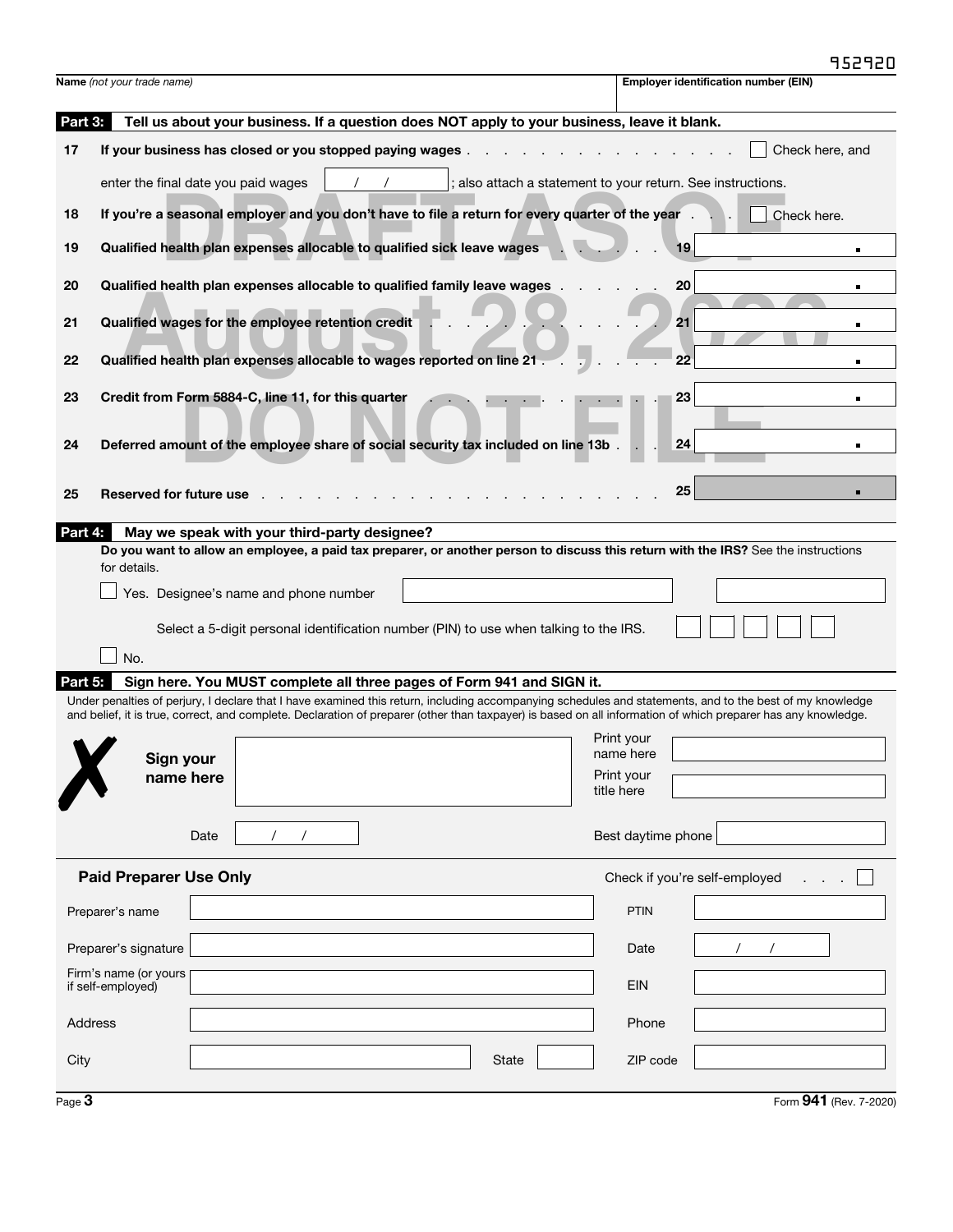# **DO NOT FILE DRAFT AS OF August 28, 2020**

This page intentionally left blank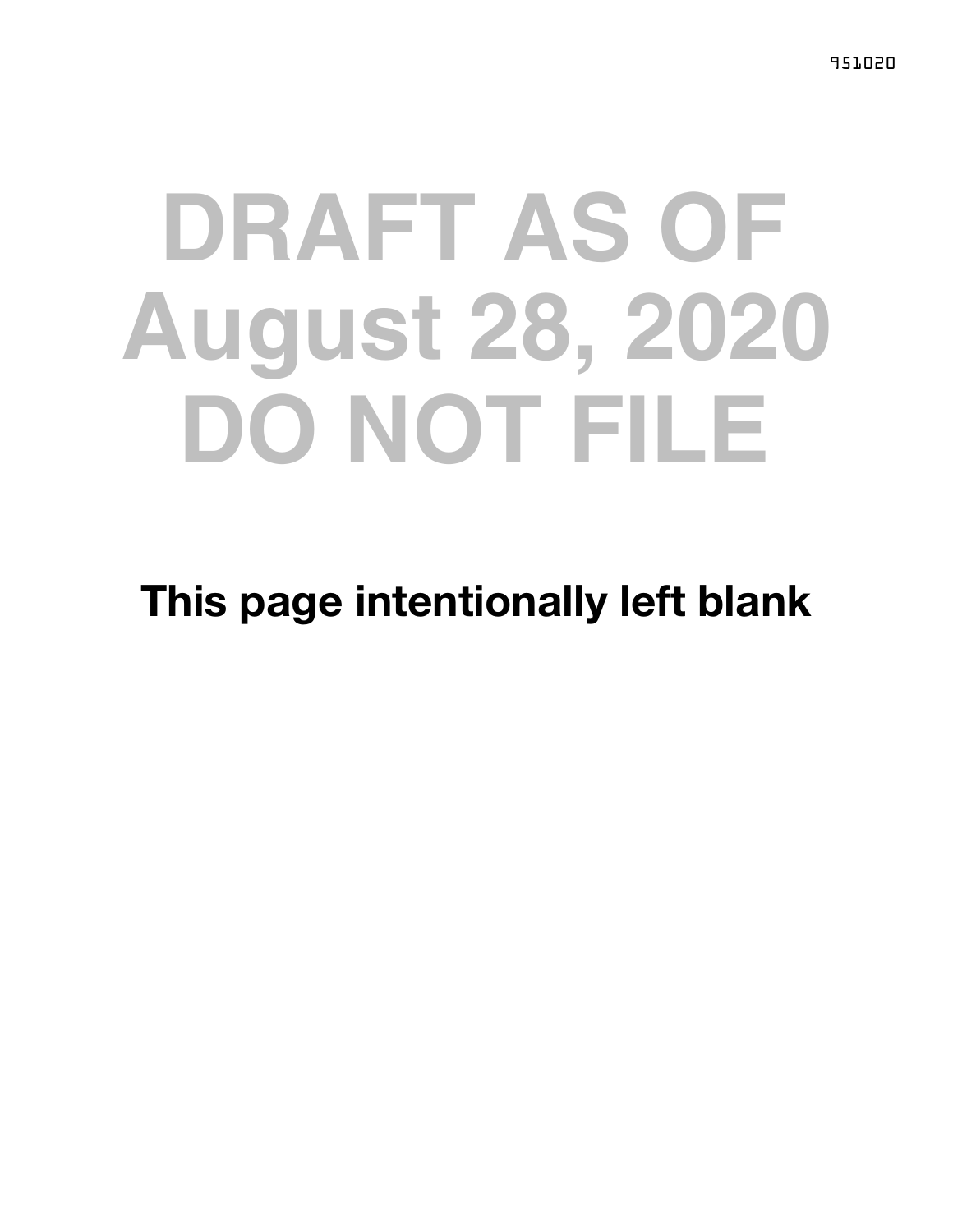#### Form 941-V, Payment Voucher

#### Purpose of Form

Complete Form 941-V if you're making a payment with Form 941. We will use the completed voucher to credit your payment more promptly and accurately, and to improve our service to you.

#### Making Payments With Form 941

To avoid a penalty, make your payment with Form 941 only if:

**August 2-Amount paid.** Enter the amount paid with the must paid with the strengthend and nonrefundable<br>orm 941, line 12) for either the current quarter or<br>ding quarter are less than \$2,500, you didn't<br>100,000 next-day dep • Your total taxes after adjustments and nonrefundable credits (Form 941, line 12) for either the current quarter or the preceding quarter are less than \$2,500, you didn't incur a \$100,000 next-day deposit obligation during the current quarter, and you're paying in full with a timely filed return; or

y schedule depositor making a<br>dance with the Accuracy of Deposits<br>11 of Pub. 15 for details. In this case,<br>In the same and address as shown on Form 941.<br>EIN, "Form 941," and the tax period ("1s<br>2nd Quarter 2020." "3rd Quar • You're a monthly schedule depositor making a payment in accordance with the Accuracy of Deposits Rule. See section 11 of Pub. 15 for details. In this case, the amount of your payment may be \$2,500 or more.

Otherwise, you must make deposits by electronic funds transfer. See section 11 of Pub. 15 for deposit instructions. Don't use Form 941-V to make federal tax deposits.

▲! CAUTION *Use Form 941-V when making any payment with Form 941. However, if you pay an amount with Form 941 that should've been deposited, you* 

*may be subject to a penalty. See* Deposit Penalties *in section 11 of Pub. 15.*

#### Specific Instructions

Will use the completed volcher to credit of the don't have an EIN, you may apply for one of<br>more promptly and accurately, and to<br>rvice to you.<br>**DRAFT AS OF AS OF A SEX OF A SEX AS OF A SEX AND AND MAKE THANGE AND MORE THAN** Box 1—Employer identification number (EIN). If you don't have an EIN, you may apply for one online by visiting the IRS website at *www.irs.gov/EIN.* You may also apply for an EIN by faxing or mailing Form SS-4 to the IRS. If you haven't received your EIN by the due date of Form 941, write "Applied For" and the date you applied in this entry space.

> Box 2—Amount paid. Enter the amount paid with Form 941.

Box 3—Tax period. Darken the circle identifying the quarter for which the payment is made. Darken only one circle.

Box 4—Name and address. Enter your name and address as shown on Form 941.

• Enclose your check or money order made payable to "United States Treasury." Be sure to enter your EIN, "Form 941," and the tax period ("1st Quarter 2020," "2nd Quarter 2020," "3rd Quarter 2020," or "4th Quarter 2020") on your check or money order. Don't send cash. Don't staple Form 941-V or your payment to Form 941 (or to each other).

• Detach Form 941-V and send it with your payment and Form 941 to the address in the Instructions for Form 941.

Note: You must also complete the entity information above Part 1 on Form 941.

|                                                                          |                | Detach Here and Mail With Your Payment and Form 941.                                                                          |                |                   |       |
|--------------------------------------------------------------------------|----------------|-------------------------------------------------------------------------------------------------------------------------------|----------------|-------------------|-------|
| <b>\$941-V</b><br>Department of the Treasury<br>Internal Revenue Service |                | <b>Payment Voucher</b><br>► Don't staple this voucher or your payment to Form 941.                                            |                | OMB No. 1545-0029 |       |
| Enter your employer identification<br>number (EIN).                      |                | Enter the amount of your payment. $\blacktriangleright$<br>Make your check or money order payable to "United States Treasury" | <b>Dollars</b> |                   | Cents |
| <b>Tax Period</b><br>3.                                                  |                | 4 Enter your business name (individual name if sole proprietor).                                                              |                |                   |       |
| 1st<br>Quarter                                                           | 3rd<br>Quarter | Enter your address.                                                                                                           |                |                   |       |
| 2 <sub>nd</sub><br>Quarter                                               | 4th<br>Quarter | Enter your city, state, and ZIP code; or your city, foreign country name, foreign province/county, and foreign postal code.   |                |                   |       |